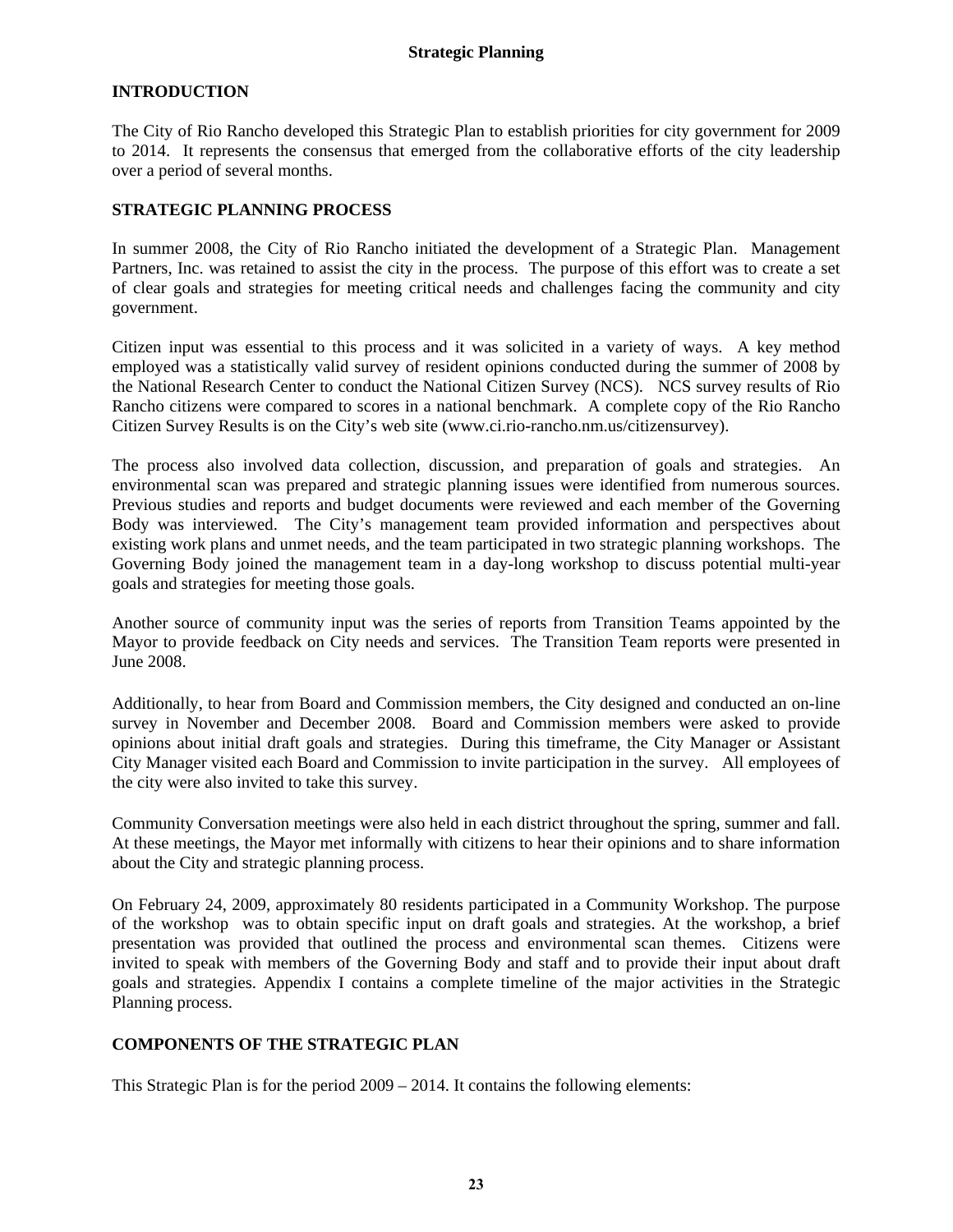- **Mission**
- Vision
- Values
- **Goals**
- **Strategies**

A description of each of the elements follows.

# **MISSION, VISION AND VALUES**

At the joint Governing Body-Staff workshop participants engaged in visioning exercises. Following the workshop a subcommittee of staff and Governing Body members met to create mission, vision and values statements. These were then presented to the entire group.



## **Mission**

*The City of Rio Rancho's mission is to ensure the health, safety and welfare of the community by providing excellent service to achieve a high quality of life for residents, businesses, and visitors.* 

## **Vision**

*A diverse, sustainable, family-friendly community that is safe, vibrant and attractive to residents, businesses and visitors.* 

## **Values**

The overarching values of Rio Rancho are:

- Service
- Accountability
- **Respect**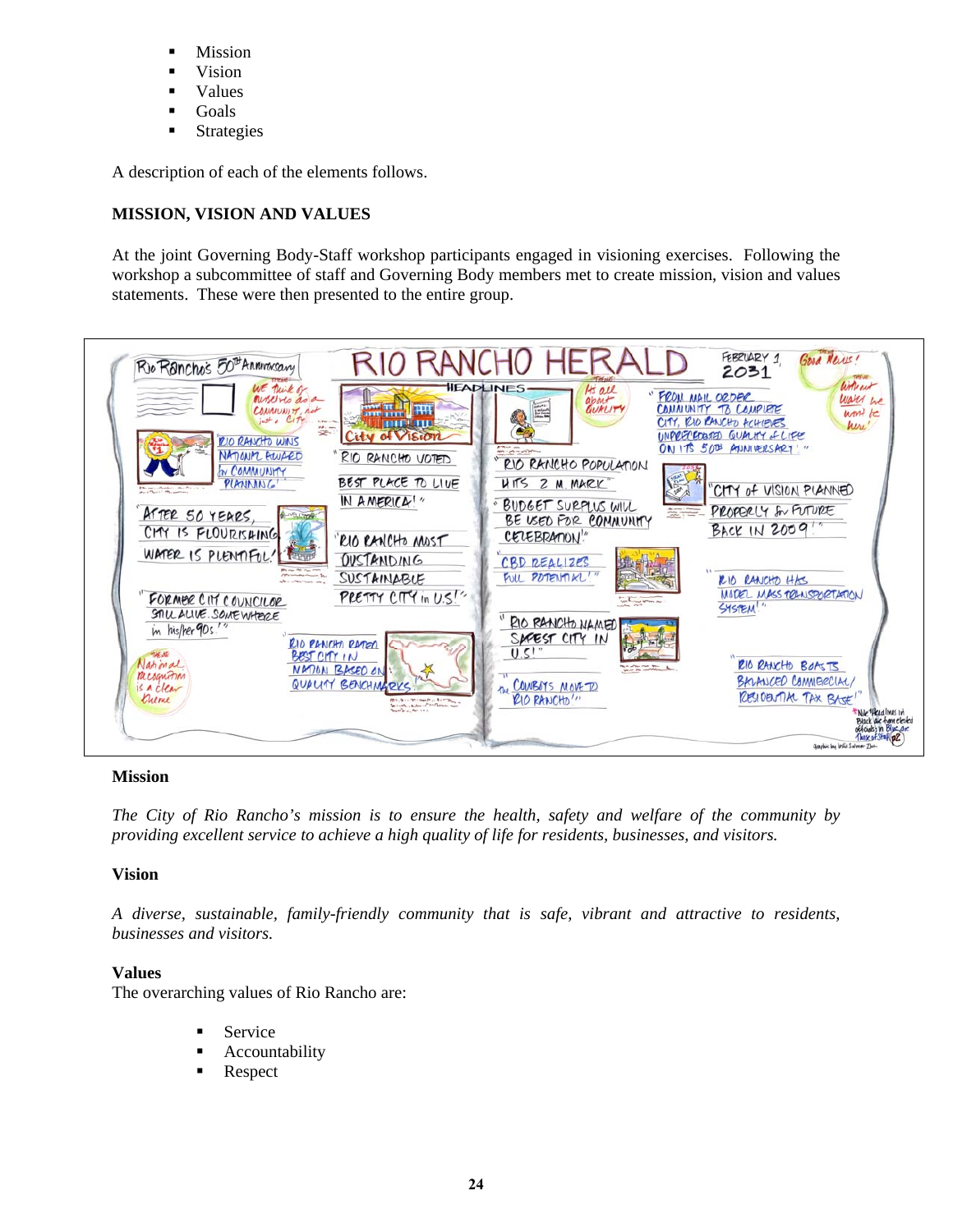The values statement for Rio Rancho is:

*A philosophy of service, accountability and respect shall govern our interactions with citizens and with each other.* 

# **GOALS**

The Strategic Plan promotes the City of Rio Rancho's vision by establishing goals and strategic directions for each of the issue areas identified during the planning process. The following six goals have been created to reflect the character of the community that is envisioned in the future. The goals are multi-year in nature.

# **Goal 1: INFRASTRUCTURE**

Ensure that the City develops new and has well-maintained infrastructure that fosters a quality community, supports a strong economy and meets the needs of current and future residents.

# **Goal 2: DEVELOPMENT**

Ensure the City has plans and policies in place to attract and create well-planned high-quality, stable, residential, commercial and industrial development.

# **Goal 3: FISCAL HEALTH**

Ensure that the City's fiscal health is strong with a growing tax base, sound financial policies and economically diverse funding solutions.

# **Goal 4: PUBLIC SAFETY SERVICES**

Provide services to ensure the safety and health of the community through quality police, fire and emergency medical services.

# **Goal 5: GOVERNMENT SERVICES**

Deliver quality services to meet community needs, assuring that the City is sufficiently staffed, trained and equipped overall.

## **Goal 6: QUALITY OF LIFE**

Provide quality of life services to meet community needs, assuring that there are strong relationships with all sectors of the community and ample opportunities for citizen engagement.

# **STRATEGIES AND PRIORITIZATION**

Each goal has several strategies intended to help reach the goal over several years. Appendix II shows how the goals and strategies fit into the overall strategic planning process.

Two strategies per goal were priorities for focus by the City between FY09 and FY11. Priorities were established based on input from the Governing Body at the workshop as well as consideration of all inputs into the process.

A timeline for subsequent strategies will be developed by the Governing Body and staff during annual discussions of the Strategic Plan.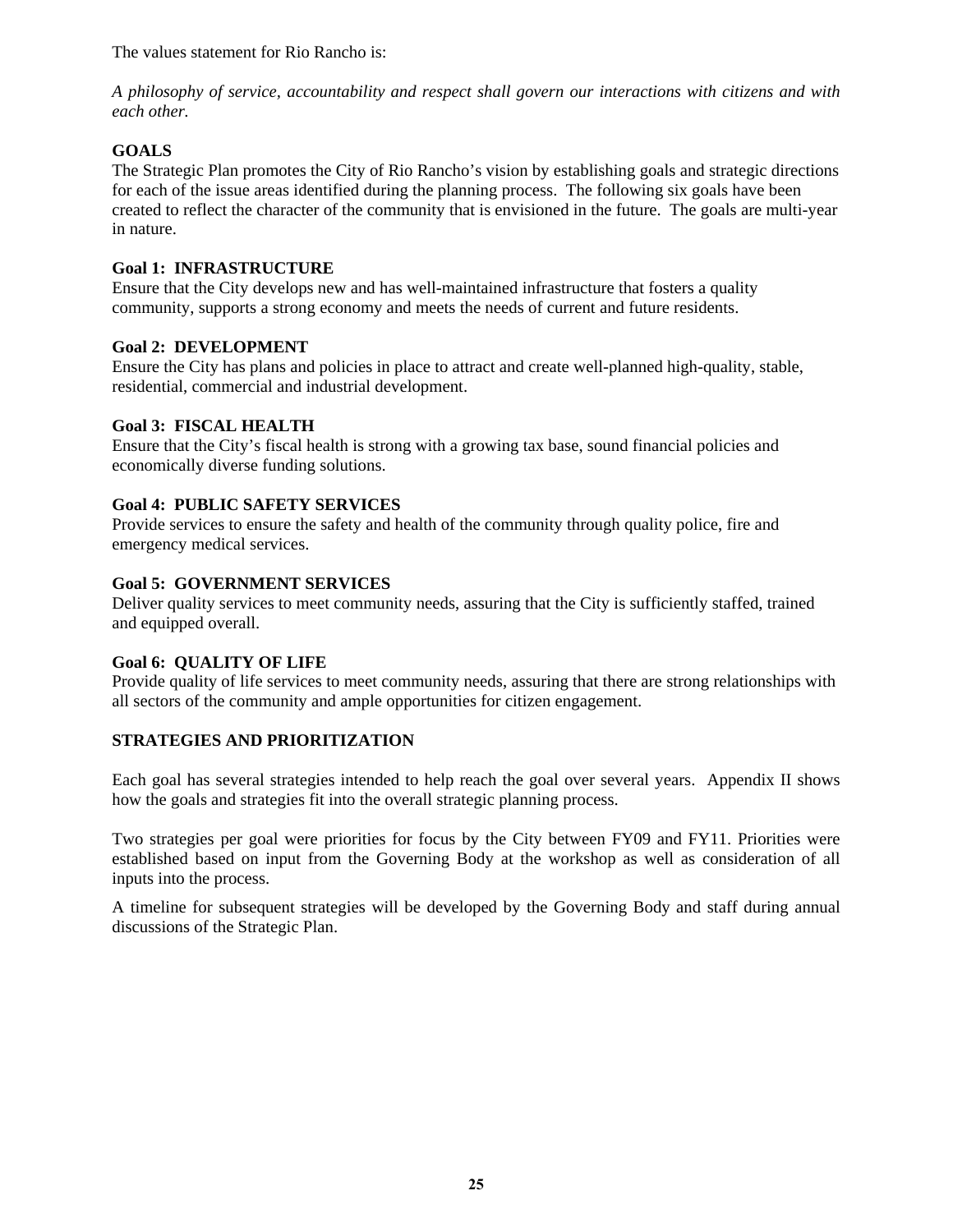DEPARTMENT RID EANCHO MUNIT CITIZEN SURVEY **REANS MON TEAM REPORTS** BD. & COMMISSION SURV lES EMPLOYEE SURVEY COVERNING 800Y MEMBER MET. TEAM WKSHPS And DEPARTMENTAL WORK

# **Goal 1: INFRASTRUCTURE**

## **Ensure that the City develops new and has well-maintained infrastructure that fosters a quality community, supports a strong economy and meets the needs of current and future residents.**

Rio Rancho is one of New Mexico's newest communities, incorporated as a City in 1981. It comprises approximately 105 square miles. As a young, large community, the City's infrastructure needs are substantial. Growth into less developed areas of the community puts demands on current infrastructure and creates demands for new infrastructure. Another factor that impacts infrastructure is that of diverse land ownership. Also known as antiquated platting, this land ownership pattern makes it very difficult to provide basic infrastructure in a well-planned manner. Finally, the creation of the new downtown in the City Center area also creates demand for expanded infrastructure in that part of the City. In particular, these needs are critical to economic development.

Citizen concern for infrastructure is evident in the results of the Citizen Survey. Rio Rancho scored below the benchmark of other cities for whom the survey has been administered on all dimensions in the transportation category. The infrastructure dimensions cited by Rio Rancho residents as in need of improvement include: ease of car travel, ease of bicycle travel, ease of walking, availability of paths and walking trails, traffic flow on major streets, and sidewalk maintenance. Additionally, the survey contained the multiple-choice policy question: "To what extent would you support or oppose an increase in your property tax for each of the following purposes?" Among the choices offered to respondents, the ones receiving the most responses were "road improvements" and "more roads." Those two categories received the highest percentage of "strongly" or "somewhat" support ratings (83% and 77%, respectively).

## **Strategies**

Seven strategies, as listed below, have been identified to achieve the goal of developing new and having well-maintained infrastructure. Strategies A and B are the two strategies for focus during FY 09-11. **Strategy A (FY 09-11):** Develop a plan for water sustainability and conservation to support growth and development over the long term.

**Strategy B (FY 09-11):** Develop and implement a plan for financing the maintenance of existing streets.

**Strategy C:** Develop and implement a plan for expanding current and building new needed major roads (i.e. formal thoroughfare plans).

**Strategy D:** Develop and implement a plan for maintaining, improving and building sidewalks.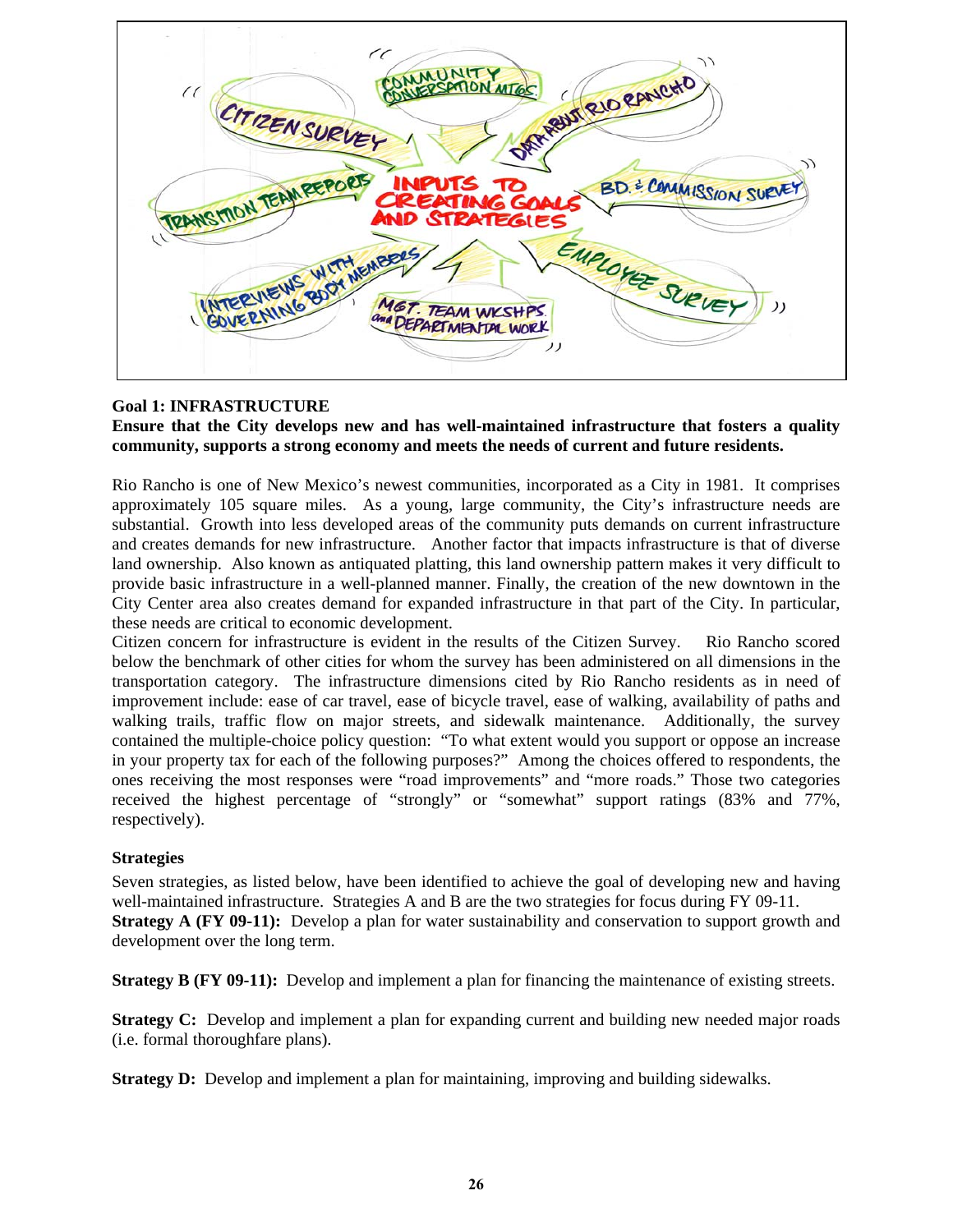**Strategy E:** Establish new and maintain existing parks, trails and open space.

**Strategy F:** Develop and implement a plan for building and financing major water & wastewater utility infrastructure.

**Strategy G:** Develop and implement a plan for a recycling center, a single point of service for multiple special waste disposal services provided to residents that would prevent illegal dumping into our environment.

**Strategy H:** Enhance existing and explore new tools for addressing the drainage needs of the City.

## **Goal 2: Development**

# **Ensure the City has plans and policies in place to attract and create well-planned, stable, highquality residential, commercial and industrial development.**

The City of Rio Rancho has experienced rapid growth in recent years. The 2010 Census reported a population of 87,521. Growth in the City has been predominantly residential. Families find Rio Rancho a desirable place to live. In November 2008, *Business Week* ranked Rio Rancho as the best place in New Mexico to raise children. In the Citizen Survey the City scored above the benchmark on both dimensions for housing: availability of affordable quality housing and variety of housing options.

The City is working to balance its focus on residential development with commercial and businessoriented development so that more amenities will be provided within Rio Rancho's borders, the commercial tax base will be stronger, and good jobs will be available to local residents. The Citizen Survey showed that residents desire more retail opportunities.

Additionally, another factor that impacts development is that of diverse land ownership. Also known as antiquated platting, this land ownership pattern presents unique challenges to development.

## **Strategies**

Seven strategies, as listed below, have been identified to achieve the development goal. Strategies A, B and C are the three strategies for focus during FY 09-11.

**Strategy A (FY 09-11):** Develop a unified vision of the level and type of growth to be allowed in the community, including but not limited to, a diversity of housing, by updating the Vision 2020 Plan.

**Strategy B (FY 09-11):** Update and implement the citywide comprehensive Economic Development Strategy that targets businesses the community wants and makes Rio Rancho a destination for a variety of events and activities.

**Strategy C (FY 09-11):** Develop and implement a strategy for increasing the City's gross receipts tax base to support diverse community services and facilities.

**Strategy D:** Develop and implement a method of reforming the current antiquated platting (including proposing legislative changes at the State level) in order to ensure quality development and proper use of water resources in the future.

**Strategy E:** Develop and implement a set of approval criteria for new development, based on the Governing Body's vision for future development by updating the Vision 2020 Plan.

**Strategy F:** Develop, implement and enforce design criteria for new infrastructure associated with new development by updating the Vision 2020 Plan.

**Strategy G:** Develop and implement a Comprehensive plan containing clear principles and policies set forth to achieve the City's goals pertaining to public and private development by updating the Vision 2020 Plan.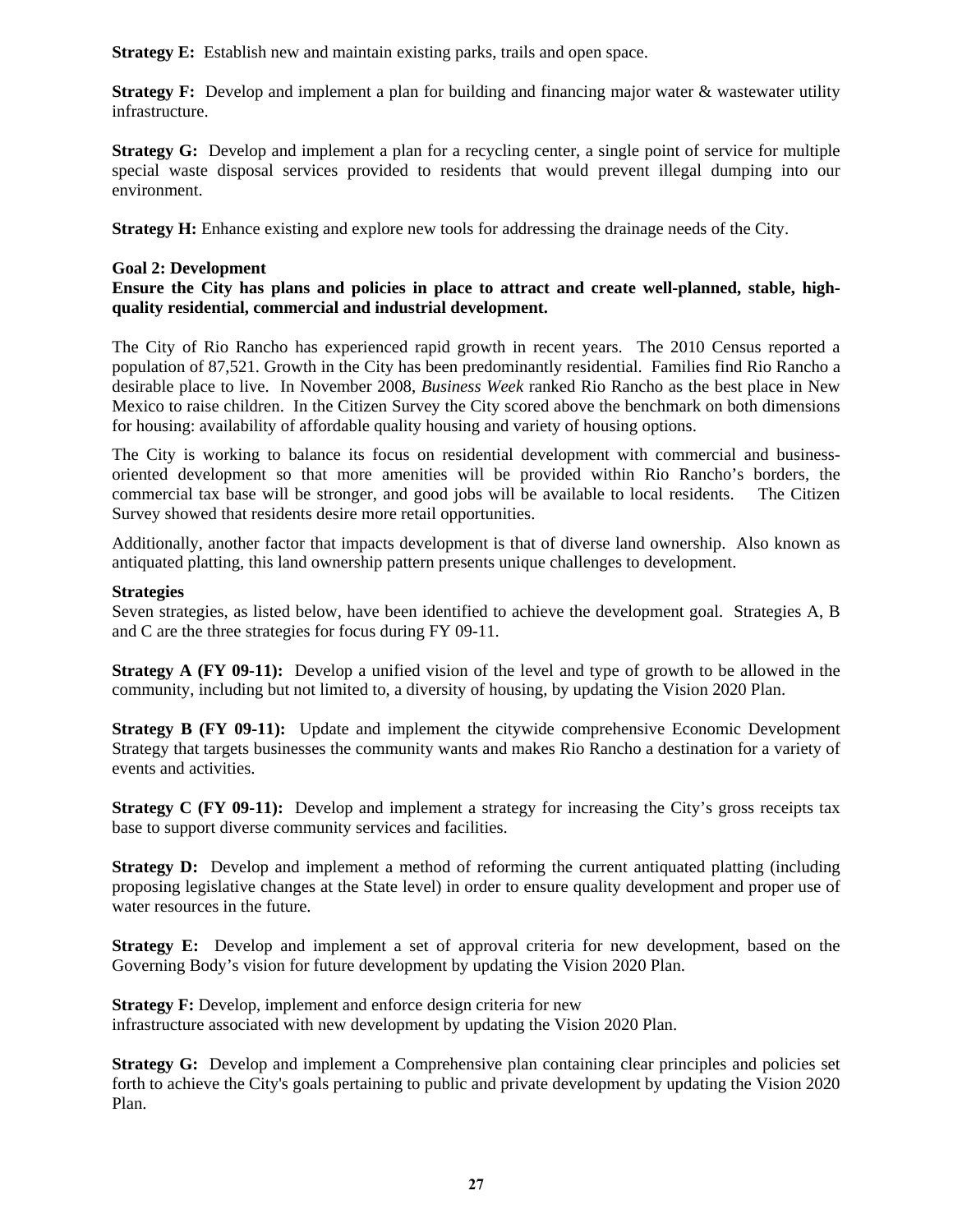## **Goal 3: FISCAL HEALTH**

## **Ensure that the City's fiscal health is strong with a growing tax base, sound financial policies and economically diverse funding solutions.**

The City receives more than half of its revenues (48%) from gross receipts tax and only 26% of its revenue from property tax. As a predominantly residential community that experiences substantial retail leakage to Albuquerque, the City faces budget constraints. Until the City's commercial tax base grows to a significant degree, challenges meeting all of the community's service delivery, infrastructure and quality of life interests will persist. This requires a clear focus on the City's fiscal health.

Fiscal health was identified as a priority by board and commission members as well as by employees in the on-line surveys conducted of those groups in fall 2008. Nearly all respondents selected either "Important" or "Very Important" in regards to fiscal health (97% of board and commission members and 100% of employees).

# **Strategies**

Six strategies, as listed below, have been identified to achieve the goal of fiscal health. Strategies A and B are the two strategies for focus during FY 09 - 11.

**Strategy A (FY 09-11):** Develop a clear policy regarding issuance of impact fee credits to ensure that credits provide true benefits to the City.

**Strategy B (FY 09-11):** Re-establish and maintain a new General Obligation (GO) Bonding Cycle to help finance City infrastructure.

**Strategy C:** Complete an impact fee study and adopt a policy that clarifies when development should pay for the cost of necessary infrastructure and when tax dollars should be used.

**Strategy D:** Complete the analysis of water and wastewater rates needed to support the water system.

**Strategy E:** Develop and implement an annual review of fees and charges for City services, and research new fees.

**Strategy F:** Create mechanisms for effective and regular communications between the City and the schools in order to establish a mutual understanding of how plans for school expansions will be developed, paid for, and implemented.

## **Goal 4: PUBLIC SAFETY SERVICES**

## **Provide services to ensure the safety and health of the community through quality police, fire and emergency medical services.**

The City of Rio Rancho is proud of its low crime rate, the second lowest in the state. Safety is one of the key characteristics that attract people to the community. Public safety was one of three highlights in the NCS Citizen Survey. Scores for "feeling safe" in both neighborhood and commercial areas were above the benchmark of other communities surveyed. Additionally, citizens scored Police and Fire services above the benchmark with "Excellent" (84%) or "Good" scores (92%).

The community's population growth affects the demand for public safety services. The strategies below reflect a desire by the City to continue to proactively manage public safety services in an environment of change and limited resources.

## **Strategies**

Four strategies, as listed below, have been identified to achieve the public safety goal. Strategies A and B are the two strategies for focus during FY 09 - 11.

**Strategy A (FY 09-11):** Define and establish service and staffing levels.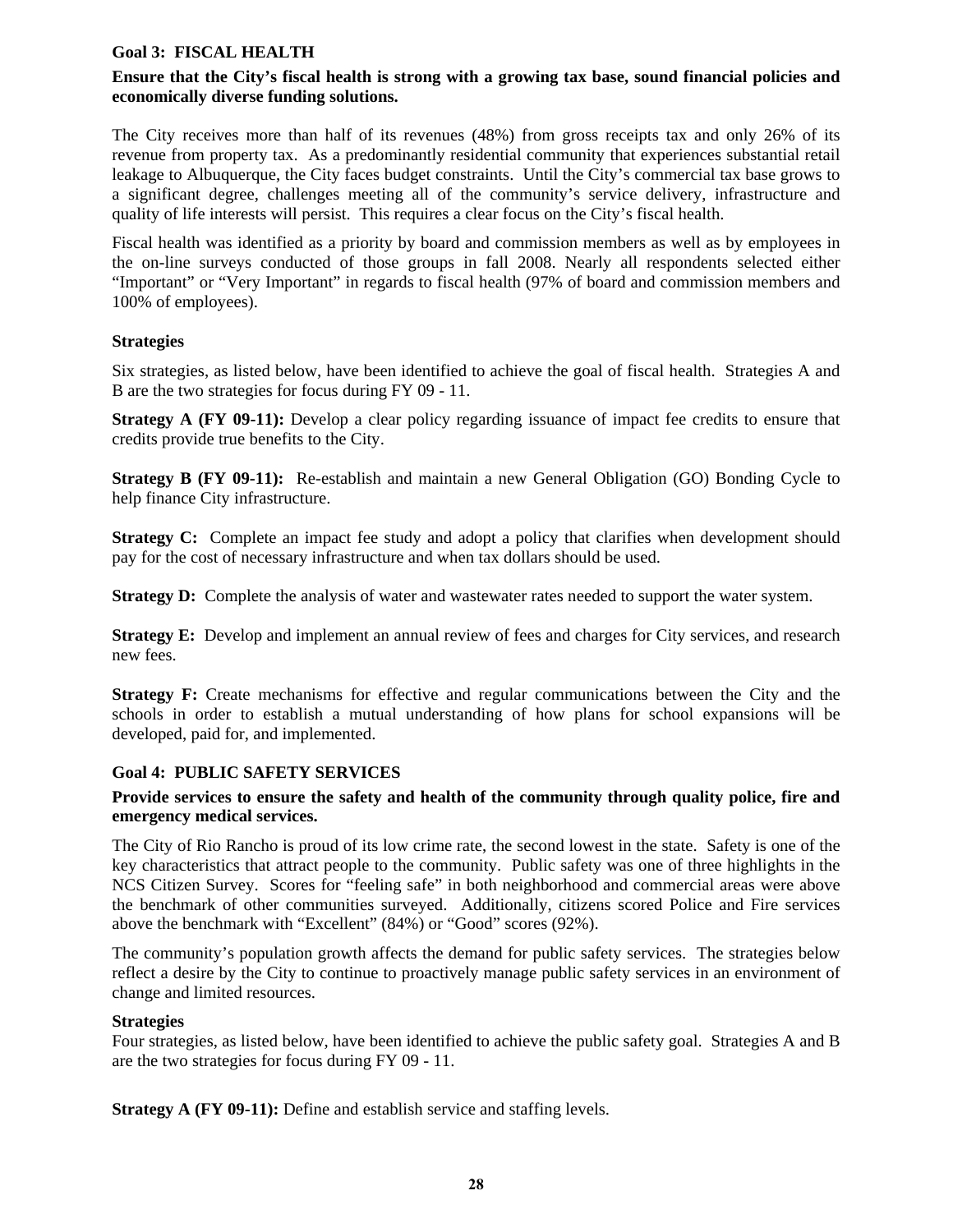**Strategy B (FY 09-11):** Create and implement a plan to meet the public safety facilities needs, including a communications facility, new fire substations, fire headquarters facility, police substation, and municipal court building.

**Strategy C:** Develop a regional approach to Emergency Communications including conversion to a modern radio communications infrastructure in order to increase coverage and allow interoperability with other metro, state and federal agencies.

**Strategy D:** Create and implement a plan to establish, through voter approval, a public safety tax to fund new positions and capital.

#### COMMUNITY NEEDS - SMALL GROUPS - REPORT OUT **IMPORTANT #Netlands to enhance**<br>#Other revenue sources : Are we<br>utilizing erery opportunity<br>for income Chesix policies to manage<br>graviti < impact fees Public Safety Public Safoty **6** GPT and Permie Ease of Travel Infrastructure-new and Mamfair competitive ress and Infrastructure - growth stategy link to CIP Access to Services<br>• Process for Community Plan Unak utv. Shoots Community Education > Public Trist en Anti-grante Economic directive-commitment assue comment what we are emphored when the strain of the strain of the strain of the strain of the strain of the strain of the strain of the strain of the strain of the strain of the strain of the strain of the strain of en Infante Community "health" Edication  $\bigcirc$  Sustainability Wakrand road infrastructure  $A$  Partistrials  $\rightarrow$   $aou$ Balanced development between ❹ Planning-solve Sustainability / Brengy automaked platting Setting realistic goals Besthetics/ Guality of Life - code ent SIMILARITIES across our  $\mathbb{Z}$  $\sqrt{2}$ INPORTANT COMMUNITY NEEDS? (martis Hau well communicate up partners around<br>MISSING) Stotching resources Public safety *Aunding* education as part of government Sustainability Community health \* as a partnerskip" = as a partners and the filters of this meeting.<br>= Not part of the day's fieles of this meeting.<br>= education via UNN, etc. Asso, many *Infrastructure* Trecreation water /waskwater/ Communications dry utilities / external w/ public/education of us have children How we all work<br>together w/ other<br>piech, eq. education - to<br>Create a great city -"Seniors", bromers entering source years  $W$ Our rile as "mediator" that pulls players Facilities<br>happiers to solve publems / issues. har the us measured that player<br>hardles to solve problems/issues.<br>We're a BRIDGE Need to portrary this-مستخدم استرادة بنادية وخفاده **G Quyckit in**

#### *Graphic Recorder Chart III: Community Needs*

# **Goal 5: GOVERNMENT SERVICES**

**Deliver quality services to meet community needs, assuring that the City is sufficiently staffed, trained and equipped overall.**

This goal pertains to operations and how we lead and manage our organization to best accomplish the delivery of services to citizens. On the Citizen Survey, the City scored below the benchmark on the dimensions of City employee knowledge, responsiveness, courteousness and overall impression. We recognize this as an area for improvement.

Additionally, a theme in the Mayor's Transition Team Report is a need for improved customer service by City government. The Transition Team Report also cites communication both within and outside the organization as integral to excellent service. The strategies in this category support delivery of quality services.

#### **Strategies**

Six strategies, as listed below, have been identified to achieve the quality government services goal Strategies A and B are the two strategies for focus during FY 09 - 11.

**Strategy A (FY 09-11):** Develop a supervisory and leadership development program to improve all staff effectiveness.

**Strategy B (FY 09-11):** Develop and implement a plan to ensure the recruitment, retention and succession of quality employees.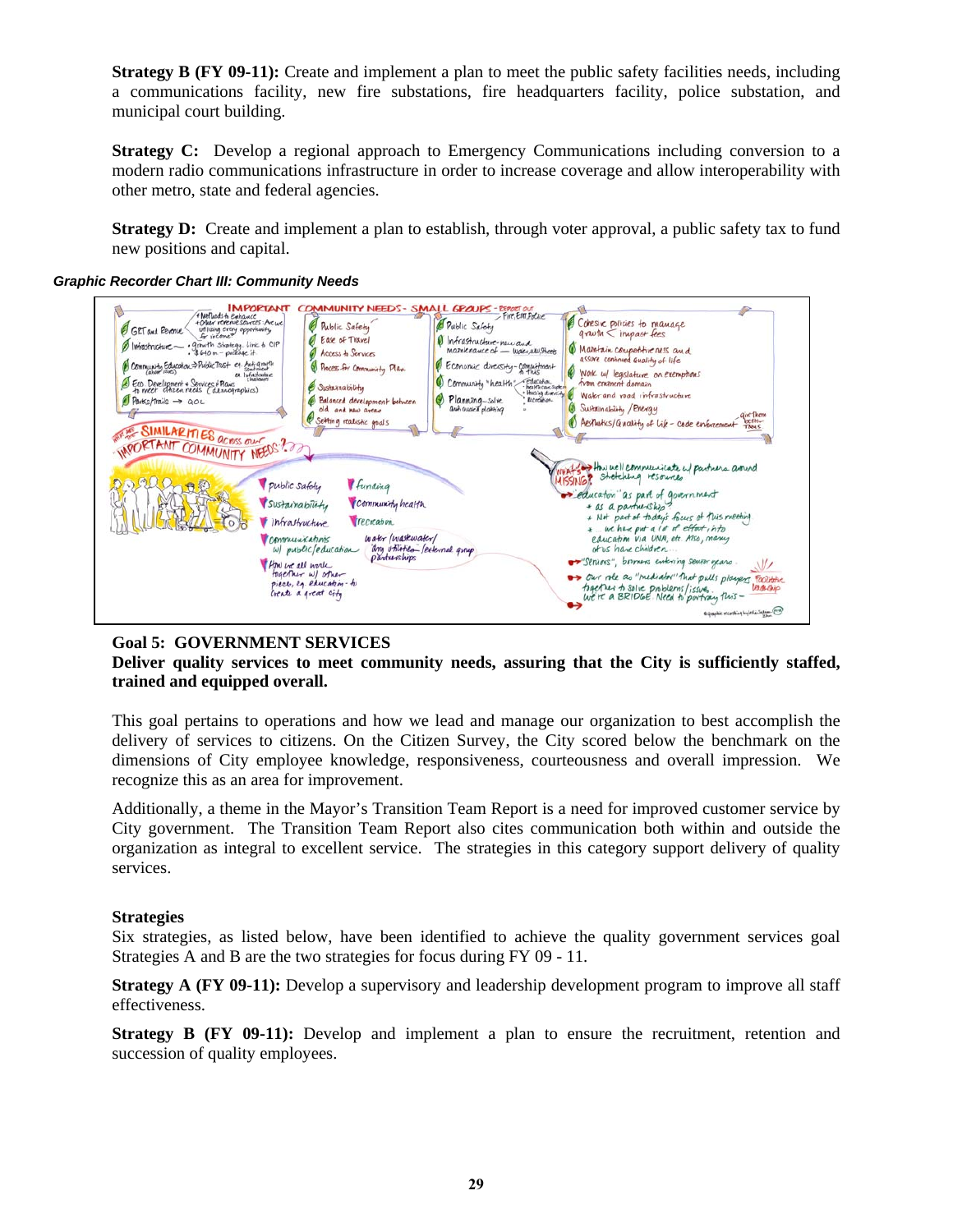**Strategy C:** Define a "culture of customer service" and provide training for each City employee to ensure they have the skills to meet the service delivery and customer service requirements of the City.

**Strategy D:** Evaluate existing mechanisms and then enhance, develop and implement a variety of means for residents to obtain information and access services.

**Strategy E:** Develop and promote a culture of sustainability. Sustainability is defined as: Meeting the needs of the present without compromising the ability of future generations to meet their own needs. The City of Rio Rancho is dedicated to achieving sustainability by conducting daily operations through balanced stewardship of human, financial, and natural resources.

**Strategy F:** Partner and collaborate internally as well as with jurisdictions of government, schools, and other private and public entities to enhance area services, including but not limited to human services and transit services

#### **Goal 6: QUALITY OF LIFE**

## **Provide quality of life services to meet community needs, assuring that there are strong relationships with all sectors of the community and ample opportunities for citizen engagement.**

Quality of life is a cornerstone of the City of Rio Rancho. Community quality was a highlight in the results of the Citizen Survey. In the Citizen Survey, 80% of respondents rated the community as an "Excellent" or "Good" place to raise children. Additionally, 74% of respondents rated the community as an "Excellent" or "Good" place to retire. Both of these dimensions were above the benchmark. The strategies below are focused on building upon our successes in quality of life.

#### **Strategies**

Seven strategies, as listed below, have been identified to achieve the quality of life goal. Strategies A and B are the two strategies for focus during FY 09 - 11.

**Strategy A (FY 09-11):** Develop a plan to enhance culturally enriching programs within recreation, lifelong learning and the arts.

**Strategy B (FY 09-11):** Develop and implement a community-branding program to create a unified identity for the City.

**Strategy C:** Conduct community surveys to seek feedback about satisfaction with City services and the health of the community.

**Strategy D:** Increase communication and citizen involvement in creating the future of the City in order to create a stronger sense of community and higher level of public trust.

**Strategy E:** Create a facilities plan for enhancement of libraries, community centers, senior centers, parks and spaces that foster lifelong learning, recreation, interdisciplinary collaboration and a sense of community.

**Strategy F:** Identify long-term funding sources for future cultural, arts, senior services, parks and library facilities.

**Strategy G:** Create a plan for providing aesthetic improvements to neighborhoods.

## **IMPLEMENTATION AND ACCOUNTABILITY**

Implementation and accountability are critical to the Strategic Plan. The Plan will help prioritize the work of the organization. It will also serve as a reference point for policy-making discussions by the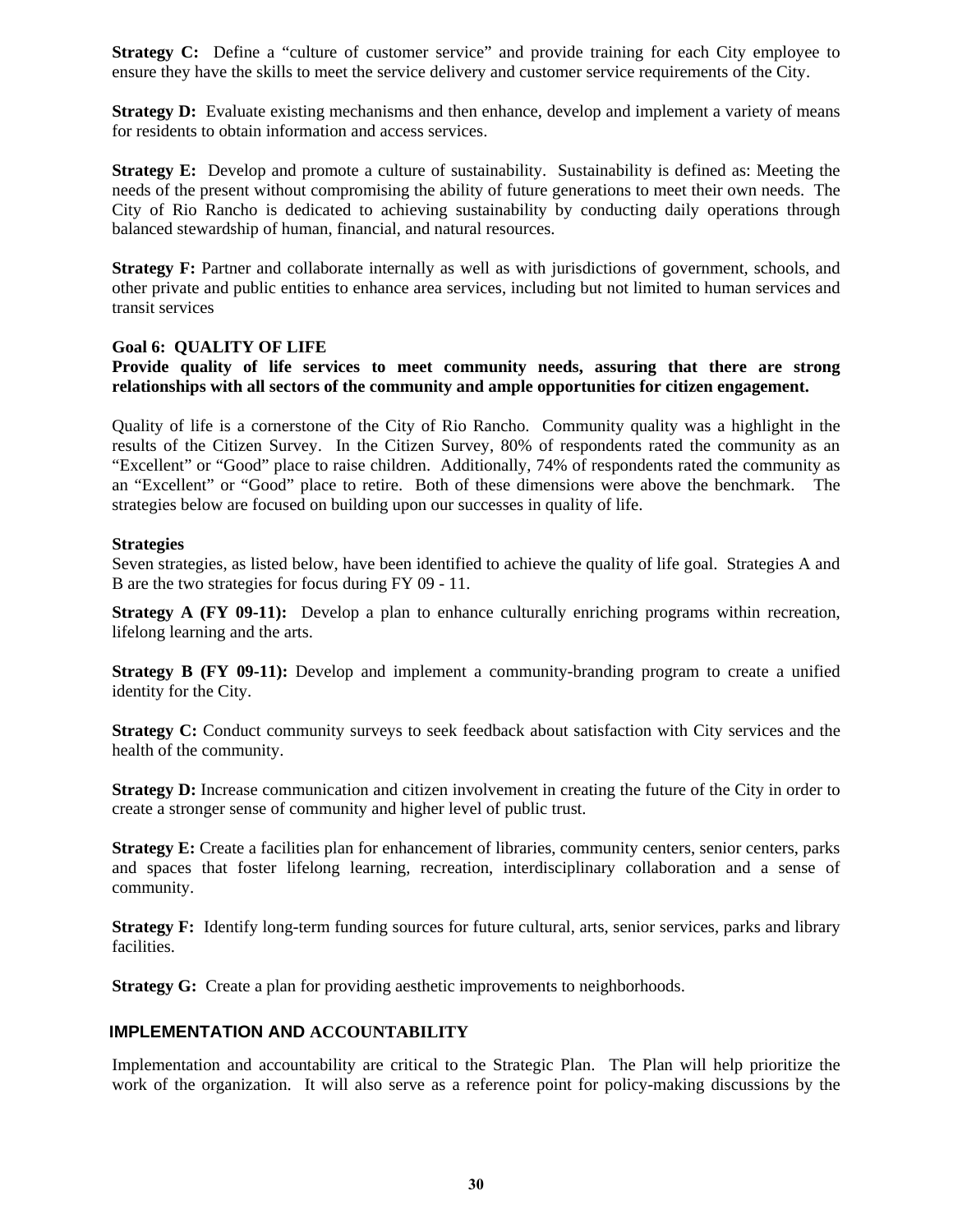Governing Body. The items below are actions the City will take to integrate the Strategic Plan into the organization.

- $\checkmark$  Incorporating Strategic Plan strategies into the budget process and budget document and integrate it into departmental work plans.
- $\checkmark$  Keeping the Governing Body apprised of status toward achievement of Plan goals by sharing information regularly.
- $\checkmark$  Providing a copy of the Strategic Plan to every City employee, creating forums to answer employee questions, and integrating the items within the Plan into day-to-day work of employees.
- $\checkmark$  Keep City employees apprised of accomplishments of Plan goals by sharing information regularly.
- $\checkmark$  Adding a category to Agenda Briefing Memos (ABMs) linking agenda items to the Strategic Plan
- $\checkmark$  Conducting an annual review of the Strategic Plan that includes a review of progress toward goals and revision as necessary.
- $\checkmark$  Making the City's Mission and Vision Statements highly visible.

#### *Graphic Recorder Chart IV: Accountability and Workshop Wrap-up*

| STRATEGIC PLAN<br>CONTRACT IN COMMON<br>City Manager's Report<br>at Gov Dody meetings<br>V Quarterly updates<br>STAFF<br>GovG<br>V Use media<br><b>ACTIONS</b><br>BODY<br>V Community<br>ACTIONS<br>mtgs<br>Reporting.<br>Set policy:<br>/ Resources re:<br>vavarterly to CM to<br>priorities<br>give to GB<br>Refer to Strat Plan<br>vupdates to Boards +<br>in decision making<br>Commissions<br>Communicate:<br>Communicute:<br>VGive feedback to<br>V Directors show with the<br>staff/City MgR<br>VASK questions V Sense of urgency re<br>deadlines<br>as they arise<br>Communicate obstacles<br>Good Thoughts Are No Better Than<br>Good Dreams Unless They Can | Final Comments<br>remember<br><b>SACRO</b><br>use is NOTHING<br>Mark You JANA<br>not can't be<br>Thank You All.<br>accomplished<br>*Mayor Tom Swisstack<br>* This Stablishes a batchere<br>& James Jimenez<br>from where we can operate<br>* For your time +<br>good work today<br>* lutive in a critical point in<br>will give me clear<br>our growing up process<br>direction<br>- to reinvent ourselves<br>* Let me know what<br>- to get back to Curromer Spevice<br>else is important to<br>* Pick the low-level fruit, those<br>you not touched on today<br>Things doable 1<br>* This is not "set in stone".<br>* This gives us a chance<br>The plan will change<br>to frist each other.<br>over time.<br>* let'see some TIMELINES so<br>I can see measurables<br>The buck has to stop somewhere"<br>almays get<br>via Tames or a mediator/facilitator<br>back to the<br>person who<br>Trust The professionalism of one another-<br>We're all making This city a better city.<br>P.6 |
|-----------------------------------------------------------------------------------------------------------------------------------------------------------------------------------------------------------------------------------------------------------------------------------------------------------------------------------------------------------------------------------------------------------------------------------------------------------------------------------------------------------------------------------------------------------------------------------------------------------------------------------------------------------------------|--------------------------------------------------------------------------------------------------------------------------------------------------------------------------------------------------------------------------------------------------------------------------------------------------------------------------------------------------------------------------------------------------------------------------------------------------------------------------------------------------------------------------------------------------------------------------------------------------------------------------------------------------------------------------------------------------------------------------------------------------------------------------------------------------------------------------------------------------------------------------------------------------------------------------------------------------------------------------------------------|
| - Ralph walds Emerin                                                                                                                                                                                                                                                                                                                                                                                                                                                                                                                                                                                                                                                  | 6 Grephic Broading by Islie Salmon-Zhu                                                                                                                                                                                                                                                                                                                                                                                                                                                                                                                                                                                                                                                                                                                                                                                                                                                                                                                                                     |

## **Strategic Plan Update July 2016**

This document contains updates to existing priorities as adopted in the Strategic Plan in March 2009. A planning session to discuss priorities with the Governing Body was held in June 2016 between the City Manager and the Governing Body. During the fiscal year 2017 the City has budgeted funds to update this Strategic Plan. Those updates should appear in the FY 2018 budget.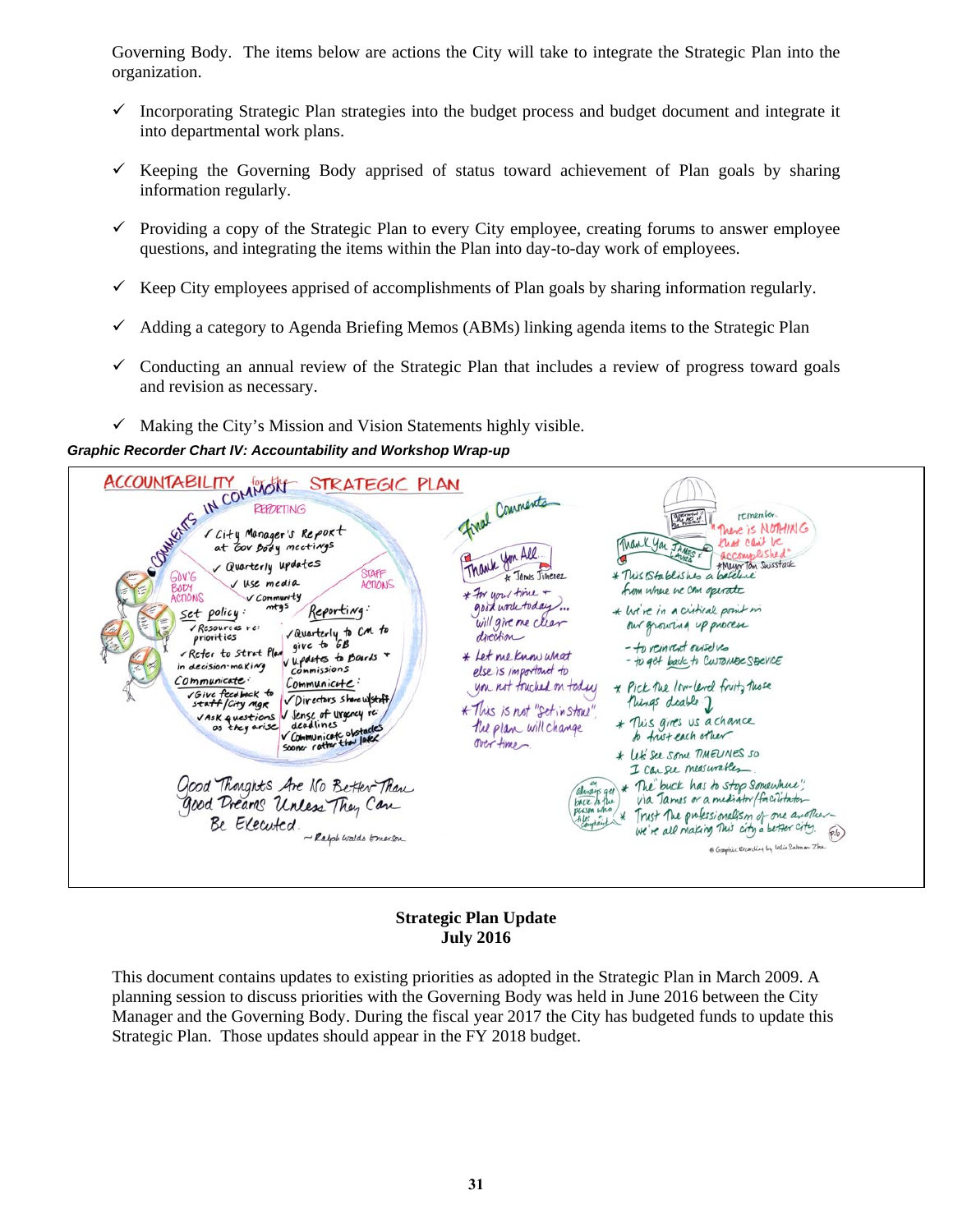# **Goal 1: INFRASTRUCTURE**

**Ensure that the City develops new and has well-maintained infrastructure that fosters a quality community, supports a strong economy and meets the needs of current and future residents.** 

#### **Strategy A (Complete & Ongoing): Develop a plan for water sustainability and conservation to support growth and development over the long term.**

A number of programs and projects have been underway or completed that support this strategy. These include:

#### *WATER RESOURCES MANAGEMENT PLAN*

The City of Rio Rancho's Utilities Division embarked upon developing a Water Resources Management Plan (WRMP) in 2001 that would address water quantity and quality challenges with a goal to sustain quality of life and provide for future generations. The WRMP is used as the program and planning guide for water conservation and water resources for the City. The WRMP is also used for short and long-term water and infrastructure planning. The first phase of the WRMP was to identify the current status of water resources and water use in Rio Rancho. The WRMP final report, recommendations, and implementation schedule were presented to the Utilities Commission in 2004.

In 2013, the Utilities Division of Public Works focused on updating and revising the original implementation plan with additions, deletions, and reprioritization. Several meetings about the plan were held with City staff and with the Utilities Commission's standing committees for Environmental Programs and Water Resources. The ideas and concepts from these meetings were taken to a public meeting that was held in December 2013. The public was asked to make suggestions and recommendations to the report. The recommendations were organized into six categories: conservation, education, utility system improvements, regulatory and legislative actions, growth, and community development.

These recommendations were incorporated into the updated WRMP. The plan was approved by the Utilities Commission in June, 2014, and the Governing Body in September, 2014.

## *RECYCLED WATER PROGRAM*

The City has continued developing and implementing the recycled water program that began in 2001. This involved pursuing water recycling options that included using recycled water for irrigation of public turf areas and aquifer recharge. Aquifer recharge consists of injecting highly treated wastewater into the aquifer underlying the city, a technique known as artificial recharge, in order to store the water for future municipal uses.

A summary of the status of the project components of the recycled water program is as follows:

The piping network for the system is complete. Over the last several years, over 11,000 feet of recycled water line has been installed.

A demonstration pilot project that assessed the feasibility of replenishing the aquifer through injection of highly purified, recycled water was completed in 2013. Five (5) monitoring wells of the recycled water injection pilot project were completed in spring 2010. Construction of the main injection treatment facility began in summer 2012 and was completed in 2013.

A 6.0 million gallon per day (MGD) booster station and 3.0 million gallon storage tank at the Cabezon wastewater treatment plant was completed in fall 2014. Because of this project along with necessary switchover work, several city parks and medians began to be irrigated with recycled water in fall 2014.

Permits have been approved by the New Mexico Environment Department and the Office of the State Engineer for aquifer reinjection with recycled water, which will be the first in the State and should become a model for other cities.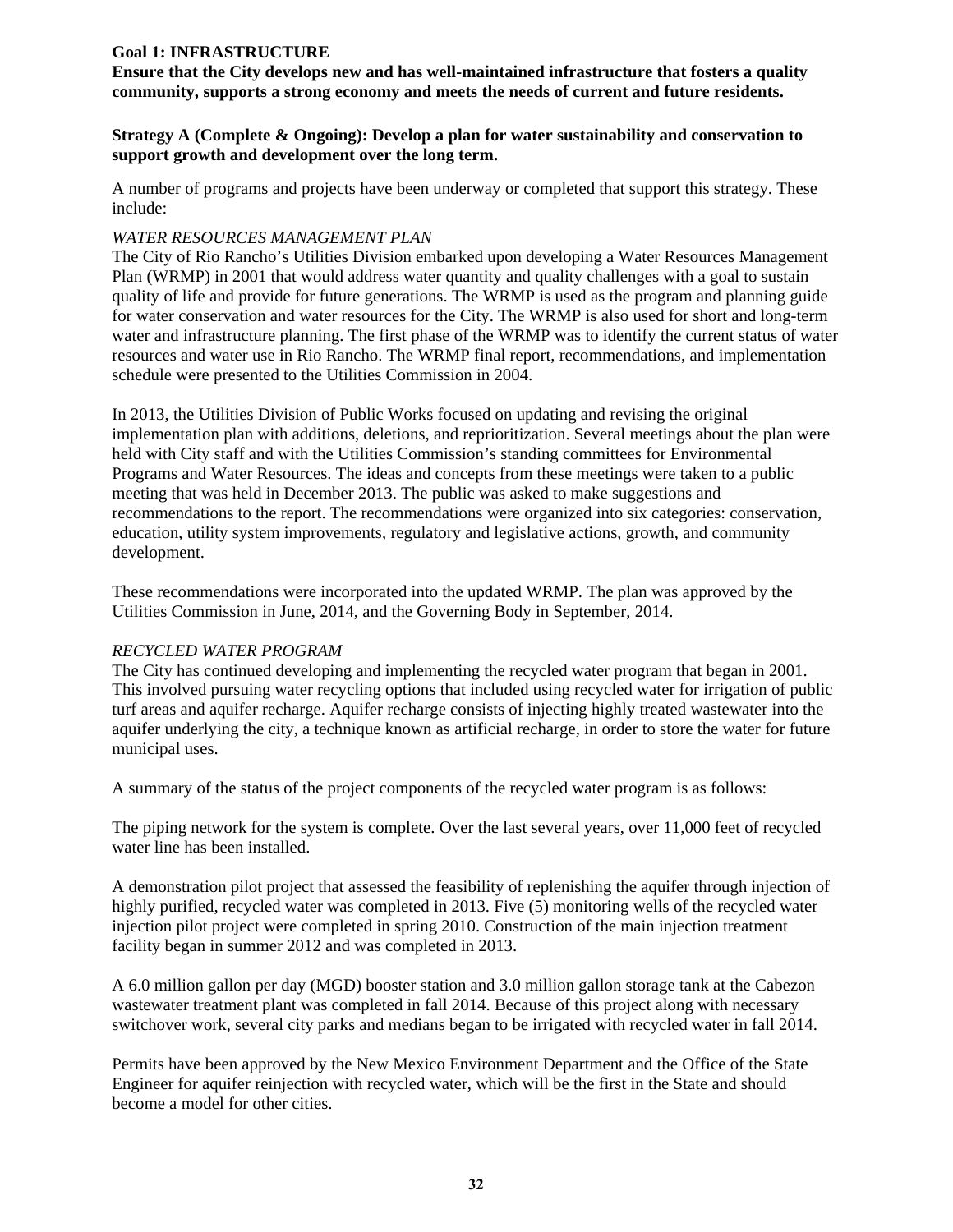Additional projects that must be completed to begin aquifer recharge of 1 million gallons per day include the installation of advanced treatment equipment at the injection site and the construction of a storage tank nearby. As of July 2015, the design for the advanced treatment equipment was complete and the design of the storage tank was underway. The City was awarded a \$3,840,000 grant from the New Mexico Water Trust Board in June 2015 for the advanced treatment equipment which requires a City match of approximately \$750,000. The City will cash fund this match requirement during 2015 as well as the construction cost of the storage tank (approximately \$2.3 million). Installation of the advanced treatment equipment and the storage tank is planned to be completed in 2016.

# **Strategy B (Complete & Ongoing): Develop and implement a plan for financing the maintenance of existing streets.**

On March 10, 2009, voters approved \$25 million of general obligation bonds to be issued for road design, construction, repair, and improvements. All projects identified in the bond issue have been completed with the exception of the Idalia Road project (reconstruction from Iris Road to N.M. 528). This project is expected to be completed in the fall of 2016. The 2009 bond money identified for this project is being used as match money to leverage approximately \$9.8 million of federal money received through the Mid-Region Council of Governments.

Construction of the extension of Broadmoor Boulevard from Norwich Avenue to Paseo del Volcan, as well as improvements to the roadway section between Northern Boulevard and Norwich Avenue, is expected to be completed in the fall of 2016 as well. The primary funding source for construction-related costs is \$3,600,000 from the Municipal Higher Education Facilities Gross Receipts Tax.

## *PREVENTATIVE MAINTENANCE*

As part of the 2009 General Obligation (GO) Bond, the City completed roadway preventative maintenance projects on 34 streets throughout the community. The purpose of preventative maintenance work is to extend the life of existing pavement and improve driving surfaces. This type of work delays by several years, but does not replace, the need for more substantial road improvements in the future.

The City asked the voters to approve another bond in March 2011. This bond included more street maintenance projects. The bond was defeated. In the wake of the defeat of the GO Bond, staff worked with the Governing Body to plan for additional funding for maintenance and construction of roads.

The City began implementation of a Pavement Preservation Program in late 2007. This program includes two parts—road assessments and implementation of ongoing roadway maintenance based on rated conditions from the road assessments.

The road assessment component of the plan has been done in accordance with the U.S. Army Corps of Engineer's Pavement Condition Index (PCI) rating system. This system utilizes software that takes fieldobserved and field-measured distresses and converts them into a usable condition rating. This rating is then used to determine which one of three major pavement treatments—Pavement Maintenance, Pavement Rehabilitation, or Pavement Reconstruction—is most appropriate for the road in question. This tool is vital to future planning efforts and budget preparation. Because the City's road maintenance needs far outweigh resources available, the Pavement Preservation Program helps the City properly allocate limited resources to pavement preservation needs.

The FY 14 budget included \$200,000 for crack patching on City roads and streets. These funds were used to purchase a milling attachment to existing equipment and a hot box for the transport of asphalt materials. With these purchases, City crews were able to do substantial repair work to Southern Boulevard.

Using FY15 budgeted funds of approximately \$575,000, Riverview Drive and  $17<sup>th</sup>$  Avenue will receive cold milling of 2 inches of asphalt and replacement with new hot mix asphalt during summer 2015.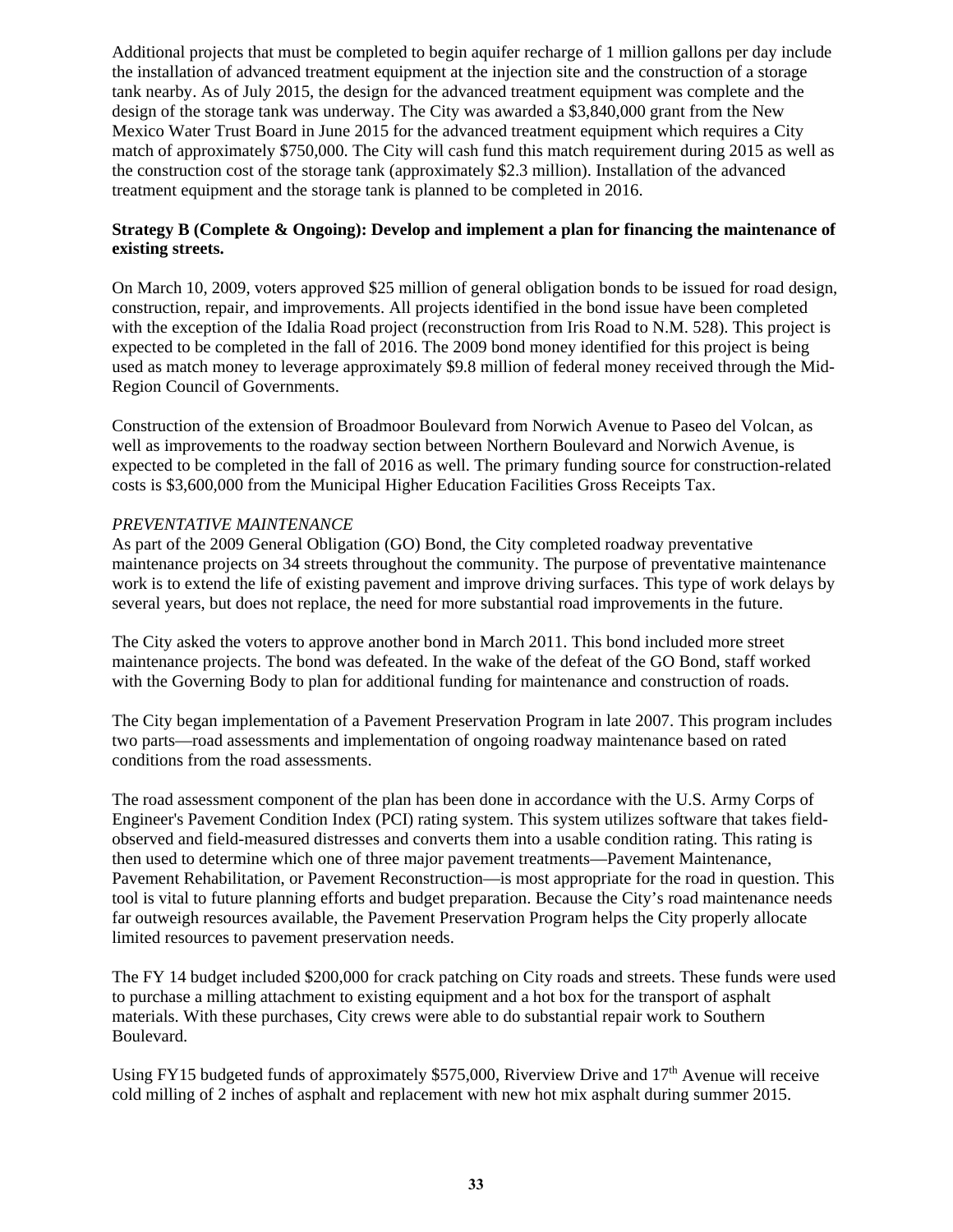In winter/spring 2015 using \$50,000 programed in the FY 15 Budget, 14 dirt roads received soil stabilization/dust suppression, which is a process where a chemical, that acts like glue, is applied to a dirt road. Once the substance is applied it adheres the particles of dirt together, much like clay or caliche does, and therefore makes it possible to grade the road (to be drivable) less often. In FY 16, the City will look to address more dirt roads with a soil stabilization product using approved funding (\$85,000).

## **Strategy C (Ongoing): Develop and implement a plan for expanding current and building new needed major roads (i.e. formal thoroughfare plans).**

**Strategy D (Ongoing): Develop and implement a plan for maintaining, improving and building sidewalks.** 

**Strategy E (Ongoing): Establish new and maintain existing parks, trails and open space.** 

**Strategy F (Complete): Develop and implement a plan for building and financing major water & wastewater utility infrastructure.** 

**Strategy G (Complete): Develop and implement a plan for a recycling center, a single point of service for multiple special waste disposal services provided to residents that would prevent illegal dumping into our environment.** 

**Strategy H (Complete & Ongoing): Enhance existing and explore new tools for addressing the drainage needs of the City.**

In April 2011 the City of Rio Rancho and Sandoval County Recycling Center opened. This facility is open every Saturday from 8 a.m. to 1 p.m. and provides opportunities for residents to properly dispose of wastes and to prevent them from being illegally dumped. Beginning in December 2014, the center began accepting household hazardous waste twice a month by appointment.

## **Goal 2: DEVELOPMENT**

Ensure the City has plans and policies in place to attract and create well-planned, stable, high-quality residential, commercial and industrial development.

In FY 14 the City Manager, in partnership with Sandoval County and private sector leaders, evaluated the City's approach to economic development. The purpose of the evaluation was to determine an enhanced approach to delivering economic development services that reaffirms commitment to these efforts. In the summer of 2014, a new economic development entity, the Sandoval Economic Alliance was established. In FY 15, the City committed to support the new organization with \$200,000. In FY 15, the City Manager and his team, along with other partners, worked with the new entity to establish and develop it. This included hiring a new executive director and enhancing approaches to a variety of efforts, including the identification of target industries for outbound recruitment. During its first year of operation, the Sandoval Economic Alliance reported that 814 jobs had been filled and 667 jobs had been committed within the County with the alliance having a hand in bringing about 75 percent of those jobs. The Alliance has set a goal of obtaining 750 jobs per year for the next 10 years within the County. In the FY 16 Budget, the City committed \$200,000 in funding to the alliance.

In FY 15, the Governing Body formed a Special Committee to examine Specific Area Plans and develop recommendations for how to proceed with them. Of the recommendations submitted by the committee, the Governing Body endorsed revising existing Specific Area Plans keeping their current boundaries intact, updating the plans to eliminate conflict with existing ordinances, eliminate redundancy, and utilize a format that yields a plan document that is concise, easily understood and is useful for the customer. It was noted that notwithstanding the intent to keep current plan area boundaries intact, consolidation of a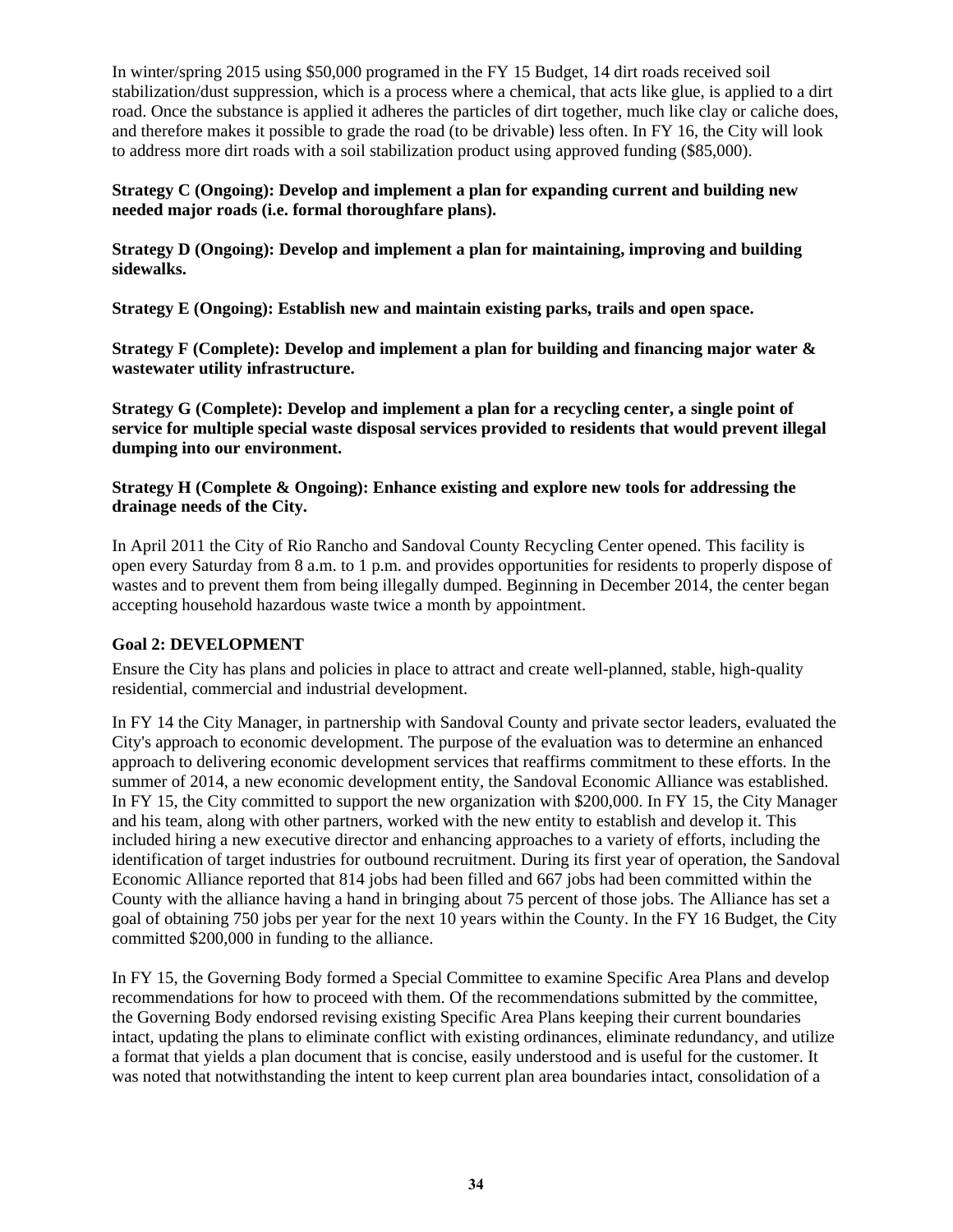smaller plan area into a larger adjacent plan area may occur if warranted. City staff is currently working on the direction given by the Governing Body

As part of the FY 16 budget, the City Manager recommended and the Governing Body approved the establishment of a Local Economic Development Act Fund (approximately \$93,000 in FY 16). Funding will come from one-time payments from entities that do not meet specific agreement provisions such as employment levels. The purpose of the fund will be to fund future economic development projects through incentives established via Project Participation Agreements. The creation of this fund will increase Rio Rancho's readiness for recruiting economic-base employers.

## **Strategy A (Complete): Develop a unified vision of the level and type of growth to be allowed in the community, including but not limited to, a diversity of housing, by updating the Vision 2020 Plan.**

The Governing Body approved the updated Comprehensive Plan in November 2010. In addition to staff review, the process for the Comprehensive Plan included a series of public meetings to obtain feedback.

## **Strategy B (Complete & Ongoing): Update and implement the citywide comprehensive Economic Development Strategy that targets businesses the community wants and makes Rio Rancho a destination for a variety of events and activities.**

The Governing Body adopted the updated Economic Development Strategy on May 12, 2010. This plan was previewed to the Governing Body and posted online for comment prior to adoption. Inputs similar to the Retail Development Plan (below) were used in drafting this strategy. Additionally, the 2008 Citizen Survey was an important input to this plan. In the fall of 2015, an update to this citizen survey was completed and results were published in 2016.

## **Strategy C (Complete & Ongoing): Develop and implement a strategy for increasing the City's gross receipts tax base to support diverse community services and facilities.**

The Governing Body adopted the Retail Development Plan on May 12, 2010. There were a variety of inputs into this process. A Retail Summit was held in June 2010 to discuss challenges and opportunities. A Retail Leakage report was completed. This report details the severity of the leakage of retail spending dollars into Albuquerque. Finally, a Retail Interest Survey was conducted. The Survey sought resident opinions on the reasons for leakage, availability of types of retailers, specific store interest, satisfaction with the Santa Ana Star Center experience, and support for use of incentives to encourage retail development within the city. Prior to adoption, the document, along with the Economic Development Strategy (above) was presented to various stakeholder groups.

# **Strategy D (FY 12 priority carried over from FY 11): Develop and implement a method of reforming the current antiquated platting (including proposing legislative changes at the State level) in order to ensure quality development and proper use of water resources in the future.**

House Bill 110 was introduced for consideration by the New Mexico Legislature and was tabled by the House Judiciary Committee and not voted on by the time the New Mexico Legislature session ended on March 19, 2011. This bill would have restored limited eminent domain use under the state's Metropolitan Redevelopment Act related to blighting and condemning antiquated platted land for redevelopment purposes. At this time, there are no plans to revisit this legislation; however, staff is always looking at creative ways to facilitate develop within the constraints of antiquated platting.

# **Strategy E (Complete): Develop and implement a set of approval criteria for new development, based on the Governing Body's vision for future development by updating the Vision 2020 Plan.**

The Governing Body approved the updated Comprehensive Plan in November 2010.

## **Strategy F (Complete): Develop, implement and enforce design criteria for new infrastructure associated with new development by updating the Vision 2020 Plan.**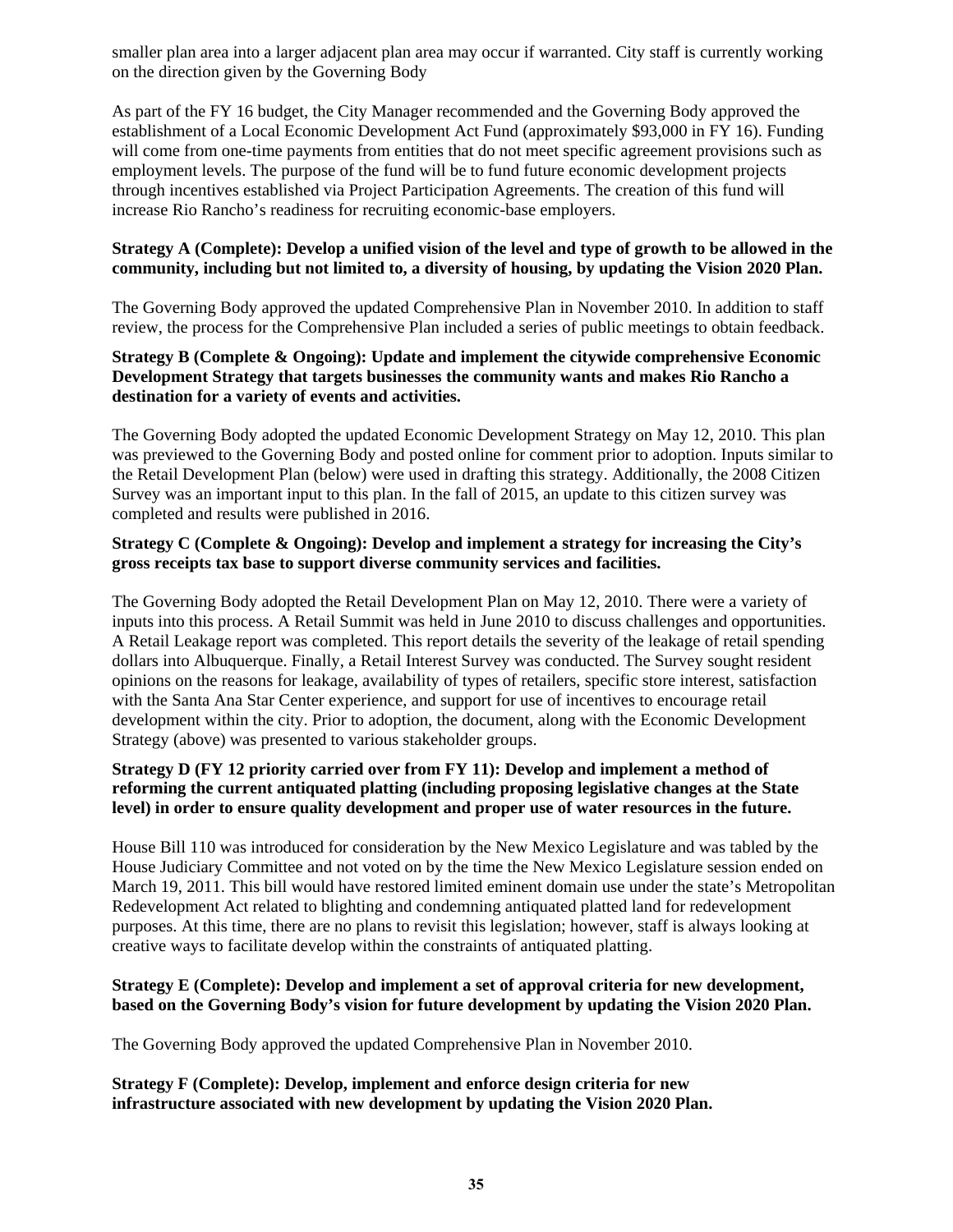The Governing Body approved the updated Comprehensive Plan in November 2010.

**Strategy G (Complete): Develop and implement a Comprehensive Plan containing clear principles and policies set forth to achieve the City's goals pertaining to public and private development by updating the Vision 2020 Plan.**

The Governing Body approved the updated Comprehensive Plan in November 2010.

# **Goal 3: FISCAL HEALTH**

**Ensure that the City's fiscal health is strong with a growing tax base, sound financial policies and economically diverse funding solutions.** 

*Budget Update:* A key component of fiscal health is sustainability and diversity of funding solutions. Each year's budget strives to strike the appropriate balance of matching ongoing revenues to ongoing expenditures, while ensuring essential city services are maintained. The Governing Body has been watchful and cautious regarding balancing the budget each year so as to ensure structural balance and adequate reserves.

While Gross Receipts Tax (GRT) remains the single largest source of revenue, the City continues to seek ways to foster expansion of the property tax base through commercial and residential development. By joining Sandoval County in a new economic development partnership, the City will have more opportunities to attract businesses that will provide the jobs and development the City needs to strengthen its property tax base, while also providing solid growth in GRT revenue.

## **Strategy A (Complete & Ongoing): Develop a clear policy regarding issuance of impact fee credits to ensure that credits provide true benefits to the City.**

A new impact fee policy was part of the 2012 –2017 Infrastructure and Capital Improvement Plan (ICIP) that was adopted by the Governing Body on July 27, 2011. The policy establishes priorities for strategic growth and development of infrastructure. This is accomplished by designating where impact fee revenue will be spent and credits allowed. The intent of the Impact Fee Capital Improvement Plan (IFCIP) is to outline how these limited resources are allocated to capital projects throughout the community. The previous policy did not recognize a limitation of impact fees collected and allows developers (not the City) to direct where impact fees will be used. (Impact fees are defined as infrastructure, credits or funds).

In an effect to stimulate business activity, effective September 22, 2012, the Governing Body placed a moratorium on impact fees. Impact fees for residential construction were reduced by 50 percent for two years and impact fees for non-residential construction were reduced by 100 percent for two years. The two-year moratorium on impact fees had a sunset date of September 22, 2014.

In FY 15, following the expiration of the moratorium, the Governing Body approved the formation of a Special Committee to fact-find and make recommendations for impact fees going forward. The Governing Body endorsed the following recommendation from the Committee: 1) retain the impact fees in their current form and hire a consultant to review and recommend changes to the City's Impact Fee Ordinance as suggested in the findings of fact in the lawsuit against the City stemming from the moratorium; and 2) continue to highlight and develop the marketing community. During 2016 funding was identified and a consultant was engaged to update the Impact Fee Study. The results are expected by the end of summer 2016.

## **Strategy B (Complete & Ongoing): Re-establish and maintain a new General Obligation (GO) Bonding Cycle to help finance City infrastructure.**

In March 2009, voters approved a \$25 million GO bond for several road projects. The City asked voters to approve another bond for \$11 million in March 2011, but the bond proposal did not pass. Since that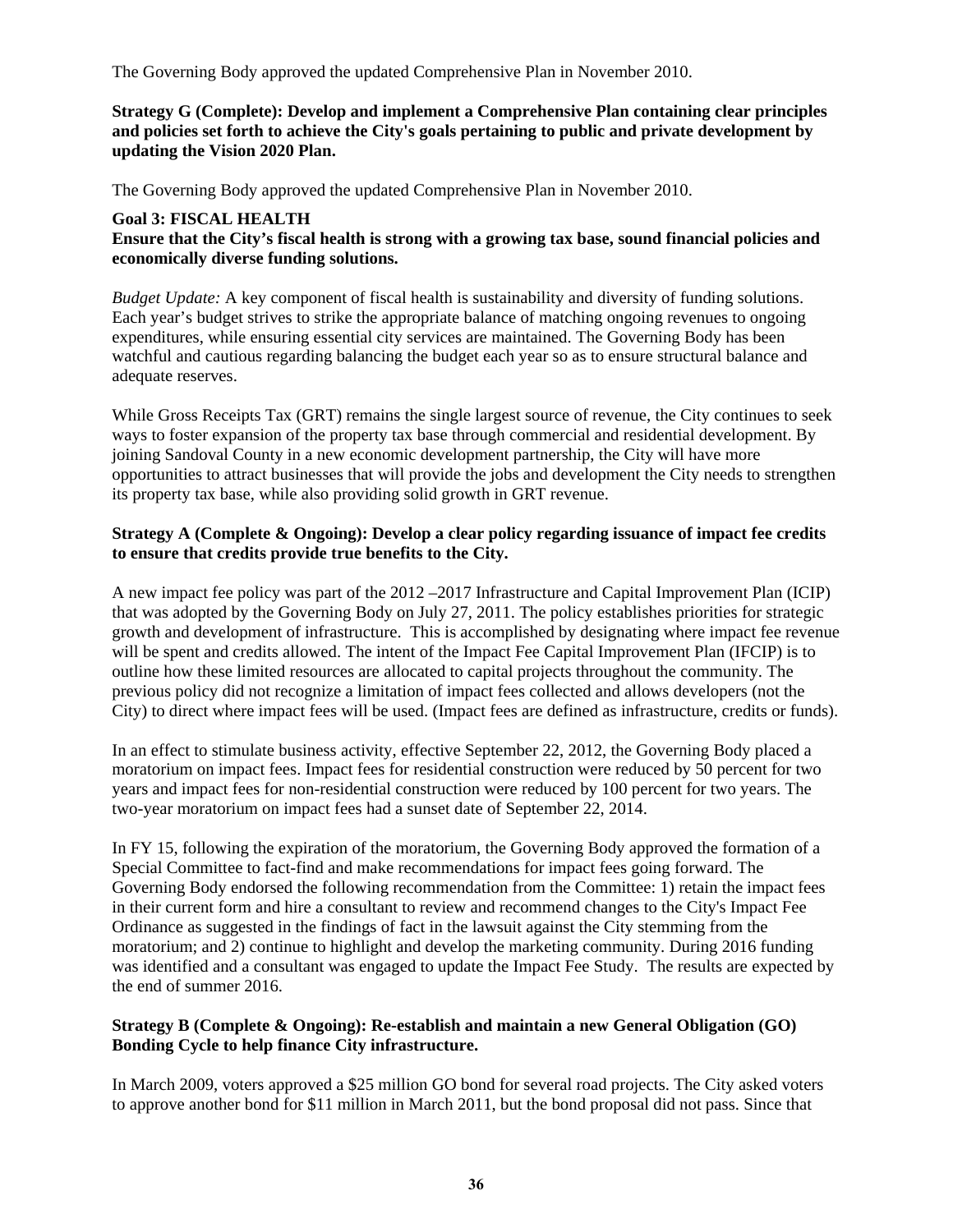time the Governing Body has not approved another vote for additional GO bonds until 2016. For the March 2016 general election, the Governing Body put the question on the ballot and the citizens voted in support of a \$9 million dollar road bond to repair residential streets. City Staff will work with the Governing Body to determine the appropriate scope, size, and timing of any future bond proposals, and this may include a question on the March 2018 municipal regular election ballot.

**Strategy C (Complete & Ongoing):** Complete an impact fee study and adopt a policy that clarifies when development should pay for the cost of necessary infrastructure and when tax dollars should be used.

A new impact fee policy was part of the 2012 –2017 Infrastructure and Capital Improvement Plan (ICIP) that was adopted by the Governing Body on July 27, 2011. See above for additional impact fee study updates.

**Strategy D (Complete):** Complete the analysis of water and wastewater rates needed to support the water system.

A water rate study was completed and a new five-year rate schedule was adopted in winter 2013, with slight modifications to the previously adopted schedule taking place in summer 2013.

**Strategy E (Ongoing):** Develop and implement an annual review of fees and charges for City services, and research new fees.

This is done as part of the annual budget process.

**Strategy F (Ongoing):** Create mechanisms for effective and regular communications between the City and the schools in order to establish a mutual understanding of how plans for school expansions will be developed, paid for, and implemented.

Collaboration with the schools about a variety of issues is ongoing. In 2010 a MOU for joint facility use was established between the city and the schools. This MOU has been in place and utilized every year.

## Goal 4: PUBLIC SAFETY SERVICES

#### **Provide services to ensure the safety and health of the community through quality police, fire and emergency medical services.**

## **Strategy A (Ongoing): Define and establish service and staffing levels.**

In FY 14 studies were conducted by outside consultants to analyze police and fire operations and staffing. These studies were completed in April 2014 and will help in formulating a plan of action on how staffing can be added in future years as our revenues grow. Having an outside party document the needs of the departments assists the City should it become necessary to ask the citizens for additional resources to pay for these services. The studies provide some guidance in allocating future resources between the departments, divisions and functions.

To date, highlights of actions taken in-line with the recommendations of the studies include the hiring of a new crime analyst and creation of a new Captain position for the Police Department. The Fire and Rescue Department was allocated two new positions (Firefighter/EMT and Firefighter/Paramedic), and along with a revised response plan, has available additional ambulance service during peak hours.

**Strategy B (Complete and Ongoing): Create and implement a plan to meet the public safety facility needs, including a communications facility, new fire stations, fire headquarters facility, police substation, and municipal court building.**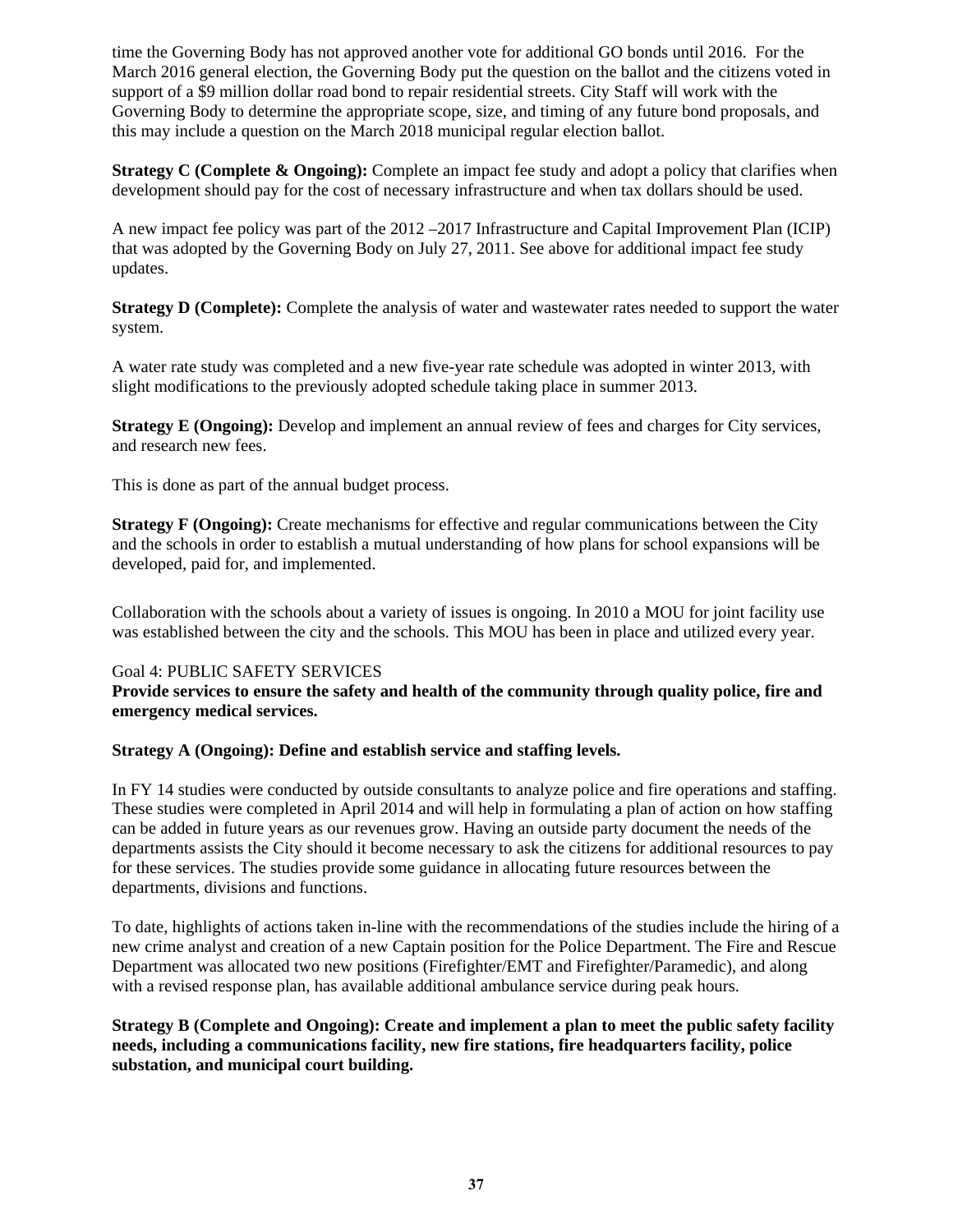The Infrastructure and Capital Improvement Plan (ICIP) adopted by the Governing Body in May 2014 includes a "Public Safety Vehicle Financing Plan: FY 2015-2020." This plan calls for replacement of 64 police vehicles and 8 fire apparatus through 2020. Recent acquisitions of public safety vehicles include 35 police vehicles, one replacement ambulance unit, and a replacement fire truck. The FY 16 budget included funding for 10 new police vehicles, and another eight new police vehicles were purchased in FY 16 using funding provided by the New Mexico Legislature. The FY 16 budget included funding for a new ambulance, and another new ambulance was purchased in FY 16 using funding provided by the New Mexico Legislature.

The City purchased the Fire and Rescue Administration Building in May 2013 and the new Emergency Operations Center located inside this facility opened in FY 15. Future improvements consisting of a fitness center and additional bathrooms are planned. The remodel of Fire Station One was completed in FY 15.

**Strategy C (Ongoing): Develop a regional approach to Emergency Communications including conversion to a modern radio communications infrastructure in order to increase coverage and allow interoperability with other metro, state and federal agencies.** 

**Strategy D (Ongoing): Create and implement a plan to establish, through voter approval, a public safety tax to fund new positions and capital.** 

#### **Goal 5: GOVERNMENT SERVICES**

Deliver quality services to meet community needs, assuring that the City is sufficiently staffed, trained and equipped overall.

#### **Strategy A (Ongoing): Develop a supervisory and leadership development program to improve all staff effectiveness.**

In FY 14, the Human Resources team conducted "Hiring Well" workshops. This mandatory training was delivered to hiring managers and trained employees on hiring principles and hiring systems. City employees continue to participate and graduate from the Leadership Sandoval County program coordinated by the Rio Rancho Regional Chamber of Commerce.

#### **Strategy B (Complete & Ongoing): Develop and implement a plan to ensure the recruitment, retention and succession of quality employees.**

**Strategy C (Complete & Ongoing): Define a "culture of customer service" and provide training for each City employee to ensure they have the skills to meet the service delivery and customer service requirements of the City.** 

During FY 11 the City undertook a customer service-training program for 300 employees. This series of three classes includes ten hours of training on external and internal customers and dealing with challenging customer service situations. The series of classes concluded in October 2011.

## **Strategy D (Complete & Ongoing): Evaluate existing mechanisms and then enhance, develop and implement a variety of means for residents to obtain information and access services.**

A variety of initiatives have been undertaken to enhance communications. In April 2011, the RR360 transparency web page on the City web site was launched. This web page provides City information not previously available such as city employee salaries, travel/training expenses, contract information, and much more. In 2012, the RR360 page was granted a Sunny Award by the Sunshine Review, a nonprofit organization dedicated to state and local government transparency.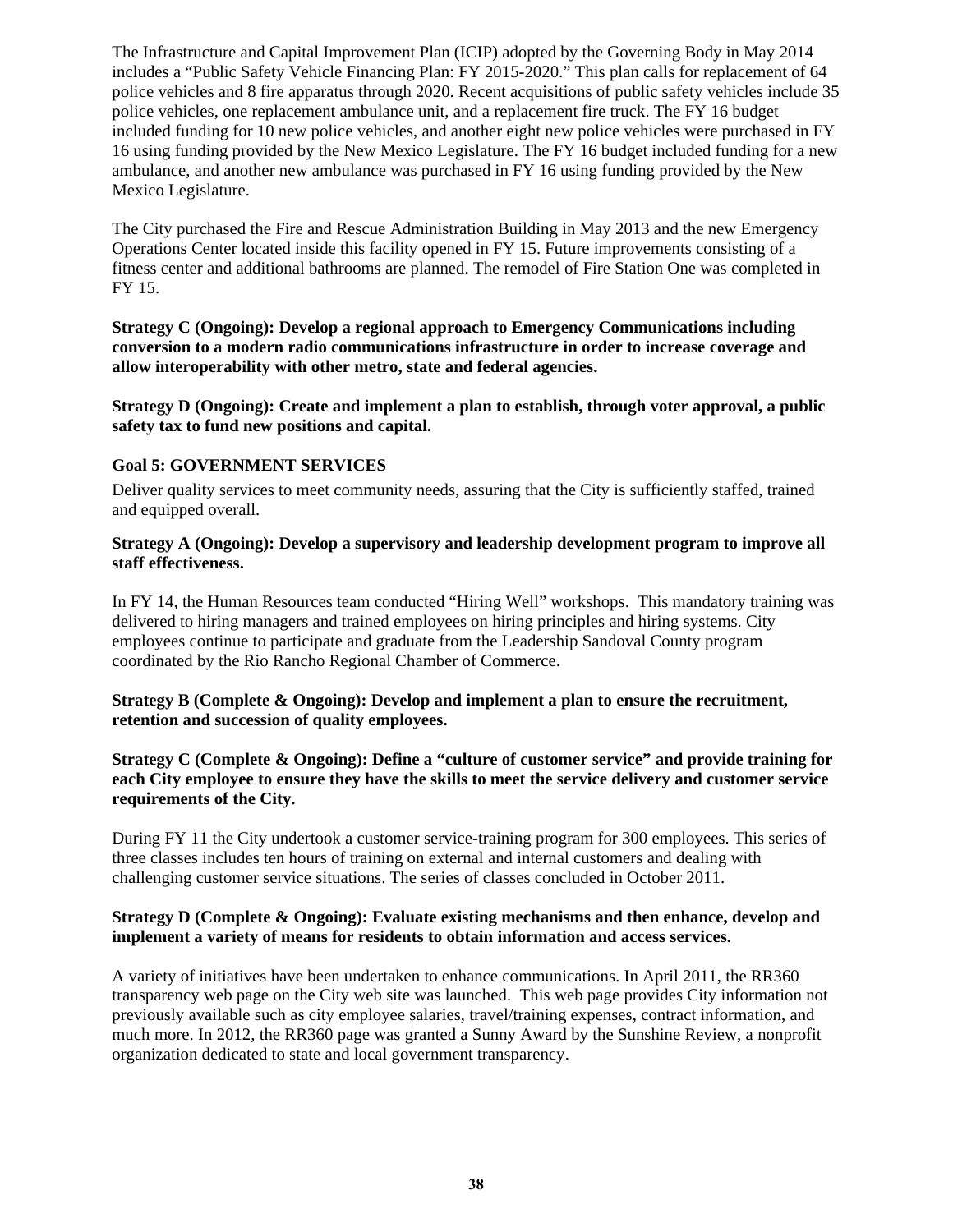In 2010, the City web site was upgraded to make it easier to use and navigate on mobile Internet-equipped devices. In 2009, the City launched official Facebook and Twitter accounts that are linked to the web site. Over the past year two years, other departments have started utilizing social media and/or enhancing their use in accordance with the administrative policy for social media.

A web site redesign was completed in FY 14. The previous web site was launched in 2006. The redesigned site has new aesthetics, a redeveloped navigation method, redesigned graphic elements, enhanced methods for users to be notified of new content, enhanced security, and enhanced compatibility for mobile devices.

In FY 15, the Governing Body approved the formation of a special committee to make recommendations regarding: 1) how the City can utilize and incorporate modern, up-to-date technology in order to meet the information needs of the community; and 2) what are the best, most economical ways to broadcast public 15 information/meetings, programs and events using modern technology.

The Governing Body supported recommendations made by the Committee which already have or will result in the following: 1) the elimination of the City's public access cable channel and associated training which was being utilized very little by the public; 2) launching of an official City YouTube channel with public meeting content and short videos promoting the City; 3) using available funding through the elimination of costs associated with the public access channel for professional video production to promote the City which will be used in different venues including social media; 4) using available funding through the elimination of costs associated with the public access channel for citizen awareness/involvement campaigns to promote City meetings, services, and special events on as needed basis on social media sites and other venues; 5) retain the City's government cable channel 15 and broadcasting of public meetings; 6) ensure that declining cable franchise fees are adequate to cover the services/activities associated, by ordinance, with these fees and that the need for City General Fund supplements are minimized; and 7) the City General Fund receives a larger portion of cable franchise fee revenue.

**Strategy E (Complete & Ongoing): Develop and promote a culture of sustainability. Sustainability is defined as: Meeting the needs of the present without compromising the ability of future generations to meet their own needs. The City of Rio Rancho is dedicated to achieving sustainability by conducting daily operations through balanced stewardship of human, financial, and natural resources.** 

During FY 11, staff worked with a consultant to develop a sustainability plan for the City. In FY 12, staff used grant funds and worked with a consultant to develop sustainability policies and deliver training to all employees. Additionally, as part of the Renewable Goals from the Sustainability Plan, an RFP for solar energy was completed in FY 13. It covered most City buildings and two waste water treatment facilities. Efforts took place in FY 14 and FY 15 as part of the GIS program to clean up address databases. This will ultimately reduce drive times for a variety of City employees in the delivery of services. In FY 14, new materials were purchased that contribute to sustainability in facilities maintenance. These changes included new hand soap, paper towels and other cleaning supplies purchased under the green purchasing protocols. In FY 14, nonessential turf was removed at Police Headquarters and replaced with xeriscape and additional parking. This resulted in recurring water conservation.

**Strategy F (Ongoing): Partner and collaborate internally as well as with jurisdictions of government, schools, and other private and public entities to enhance area services, including but not limited to human services and transit services** 

## **Goal 6: QUALITY OF LIFE**

**Provide quality of life services to meet community needs, assuring that there are strong relationships with all sectors of the community and ample opportunities for citizen engagement.**